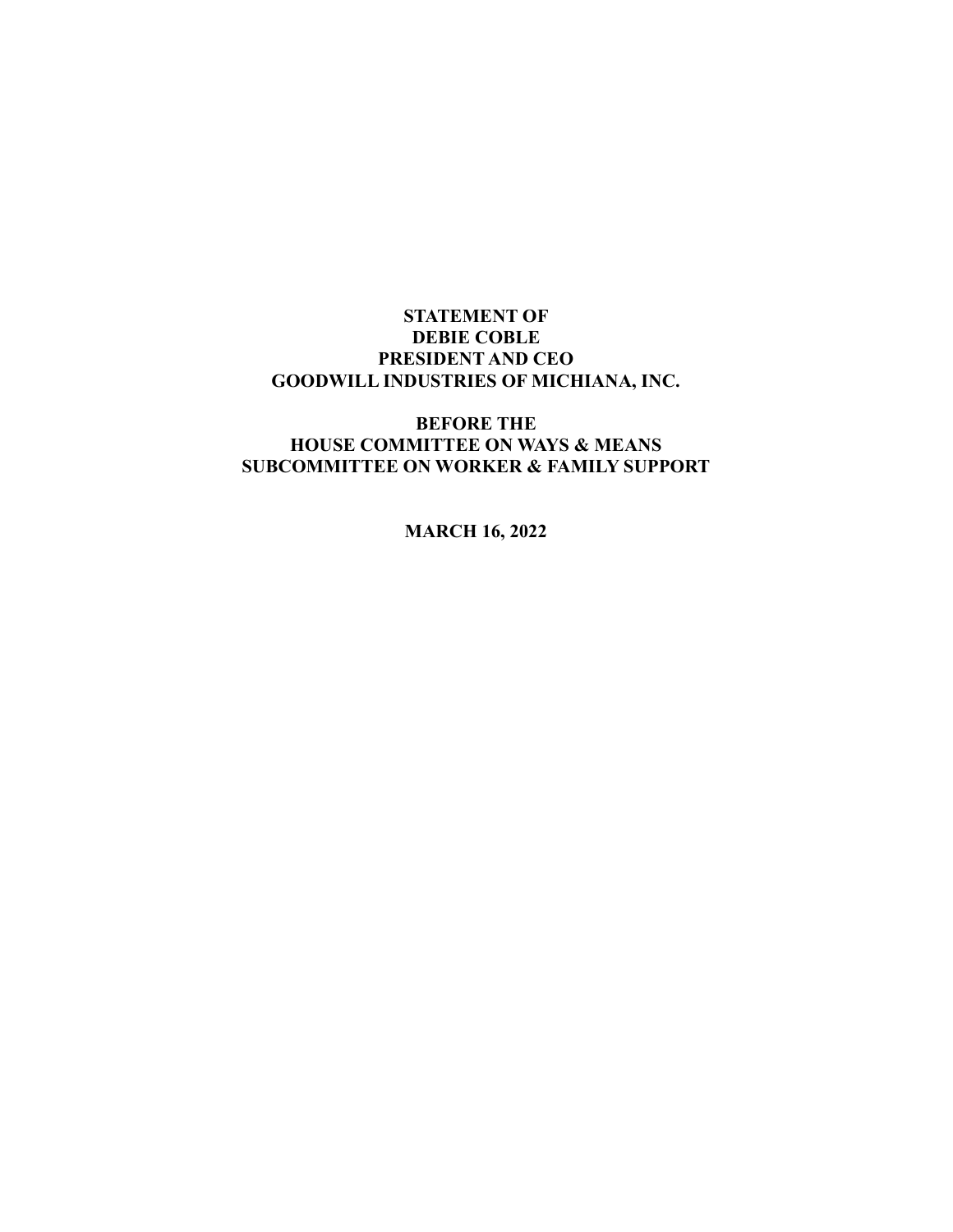Good morning, Chairman Davis, Ranking Member Walorski, and members of the Subcommittee. Thank you for the opportunity to testify about improving family outcomes through evidence-based home visiting.

My name is Debie Coble, and I am the President and CEO of Goodwill Industries of Michiana, Inc, headquartered in South Bend, Indiana. We are a member of Goodwill Industries International, which provides support for each autonomous local Goodwill organization. In 2020, local Goodwills collectively served more than 1 million individuals worldwide and helped more than 126,000 people train for careers in industries such as banking, IT and health care, and to get the supportive services they needed to be successful, such as English language training, additional education, and access to transportation and child care.

Local Goodwill organizations have an assigned territory, and we focus services within our geographic area in response to our communities' needs. Goodwill Industries of Michiana's services promote independence and access to the community, help people become successfully employed, support goals of wellness and recovery, education, and training. Each year, we help more than 11,000 individuals, more than 1,000 earned jobs and advanced their careers by providing specialized services to meet their needs. Our service territory includes individuals and families across an area that encompasses 20 counties in northern Indiana and southwestern Michigan.

In 2017, Goodwill Industries of Michiana was invited to work with the Goodwill of Central and Southern Indiana to bring Nurse-Family Partnership to Lake County, Indiana. This was a new avenue for our Goodwill, but one that I knew would serve a large, unmet need in our community. While there were already programs available that worked with pregnant moms, there were none that had the results like Nurse-Family Partnership.

Nurse-Family Partnership® is an evidence-based, voluntary home visiting program that provides firsttime moms with trusted support from registered nurses to build the lives they want for themselves and their children. Nurses partner with expectant moms early in pregnancy, providing regular visits through the child's second birthday. There are three primary goals:

- 1) Improve pregnancy outcomes;
- 2) Improve child health and development; and
- 3) Improvement the economic self-sufficiency of the family.

Goodwill Industries of Michiana's mission is "to strengthen communities by empowering individuals and families through education, training and job placement." The focus of Nurse-Family Partnership on addressing social determinants of health and supporting greater economic mobility was a perfect match for Goodwill and many of the services we already offered. We knew when we brought Nurse-Family Partnership to Goodwill, we could expect great things to happen.

Currently, we offer Nurse-Family Partnership services in four counties, and we served 516 families in 2021. Three of our four sites are funded through the Maternal, Infant, Early Childhood and Home Visiting (MIECHV) program. We have 16 registered nurses providing visits to families in urban and rural areas. Today we are at funded capacity and could benefit from additional funding to serve more families in our community.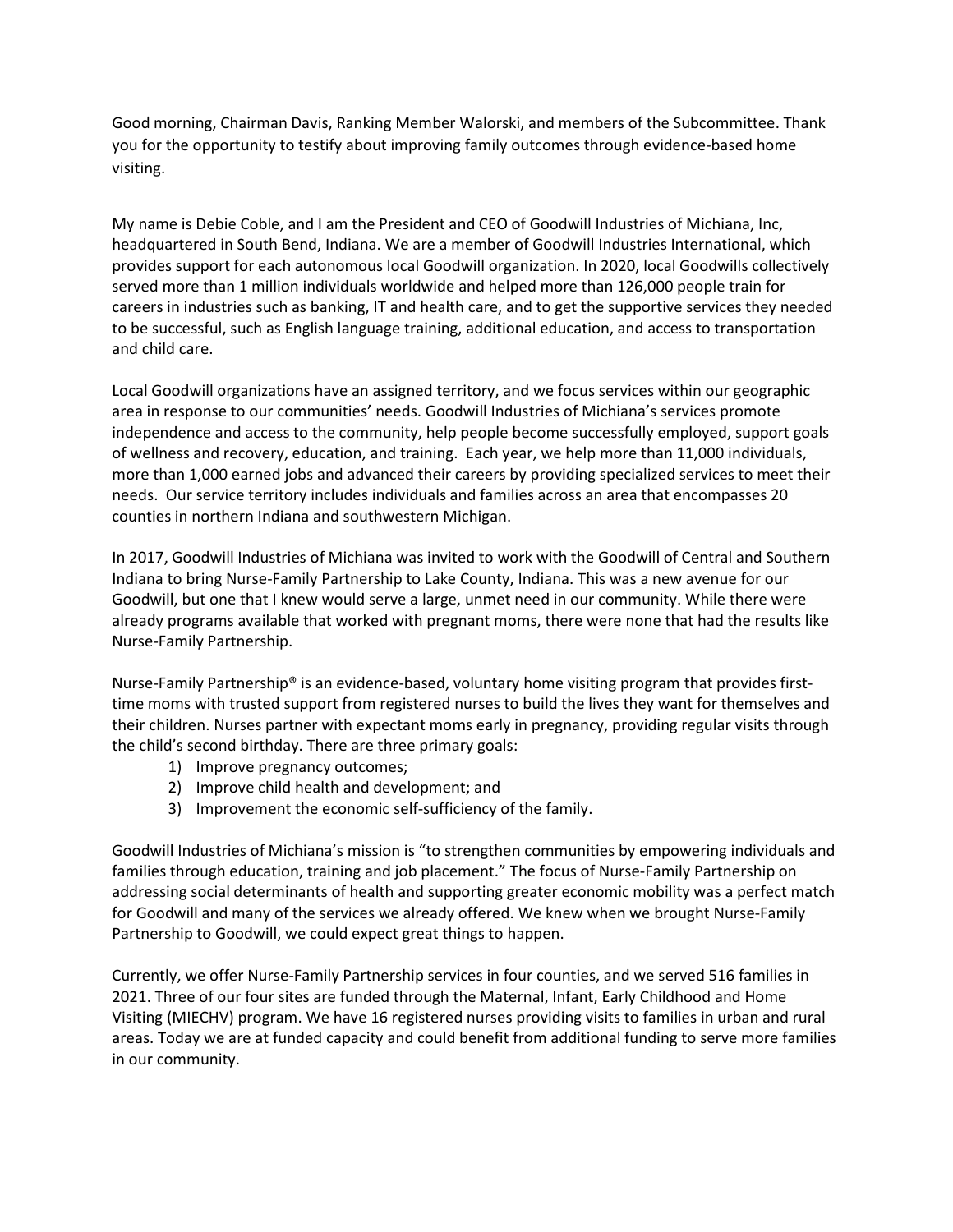Goodwill has added doulas to provide support to our moms who want it, which has been an important complement to the services the nurse home visitors provide. Being able to provide the moms we serve with this additional support and guidance to prepare for labor helps to facilitate a better birthing experience.

We also have opened a diaper bank in South Bend to serve three counties and we plan to open a second one in Lake County. There is no other service like it in north central, northwest Indiana. This resource not only serves the moms in Nurse-Family Partnership, but they also serve other organizations serving moms and infants.

During the pandemic, Nurse-Family Partnership nurses did not miss a beat. Our number of enrollments continued to grow, and the families found it a great resource to be able to connect with the nurses even through technology and telehealth visits. In some cases, our nurses had more contact with the moms we serve. We were able to secure additional grants which provided mental health services to the moms we serve. This was an invaluable service. As those grants are coming to a close, we are looking for additional resources to ensure we are able to continue to meet the mental health needs of the families we serve.

Another service the Goodwill Industries of Michiana and Goodwill of Central and Southern Indiana provide are our Excel Centers. These unique, tuition-free adult charter high schools award industryrecognized certifications and high school diplomas, not GEDs, to adult learners in our service area. The Excel Centers support the whole student and are designed to meet students where they are. We often refer students in our Excel Centers to Nurse-Family Partnership and moms in Nurse-Family Partnership to our Excel Centers, and we've seen great results.

The funding from MIECHV serves as the hub of the services that we have been able to provide first-time moms. Our services and supports provide our moms, babies and their families a greater opportunity to grow and develop so that they are able to live their dreams and live their lives in prosperity. What has developed is a great example of public and private dollars coming together to increase the capacity and success for our families who face major barriers to accessing resources and supports they need.

### The Case for Nurse-Family Partnership

Nurse-Family Partnership has 45 years of research showing significant improvements in the health and lives of first-time moms and their children affected by social and economic inequality and other risk factors. Nurse-Family Partnership serves families in 40 states, Washington, D.C., the U.S. Virgin Islands and many Tribal Communities. Nurse-Family Partnership is delivered through a national network of diverse implementing partners, which provide the services as part of a continuum of care in communities.

Nurse-Family Partnership nurses use a client-centered approach, which means the nurse is constantly adapting to the needs of the family, ensuring that each visit is relevant and valued by the parent(s). These client-centered principles create positive, lasting change for the family that sustains long after the time with their nurse home visitor has ended.

The effectiveness of Nurse-Family Partnership in achieving outcomes has been demonstrated in three randomized, controlled trials that were conducted in urban and rural locations with Caucasian, African American and Hispanic families. A randomized, controlled trial is the most rigorous research method for measuring the effectiveness of an intervention because it uses a control group of individuals with whom to compare outcomes to the group who received a specified intervention. The Nurse-Family Partnership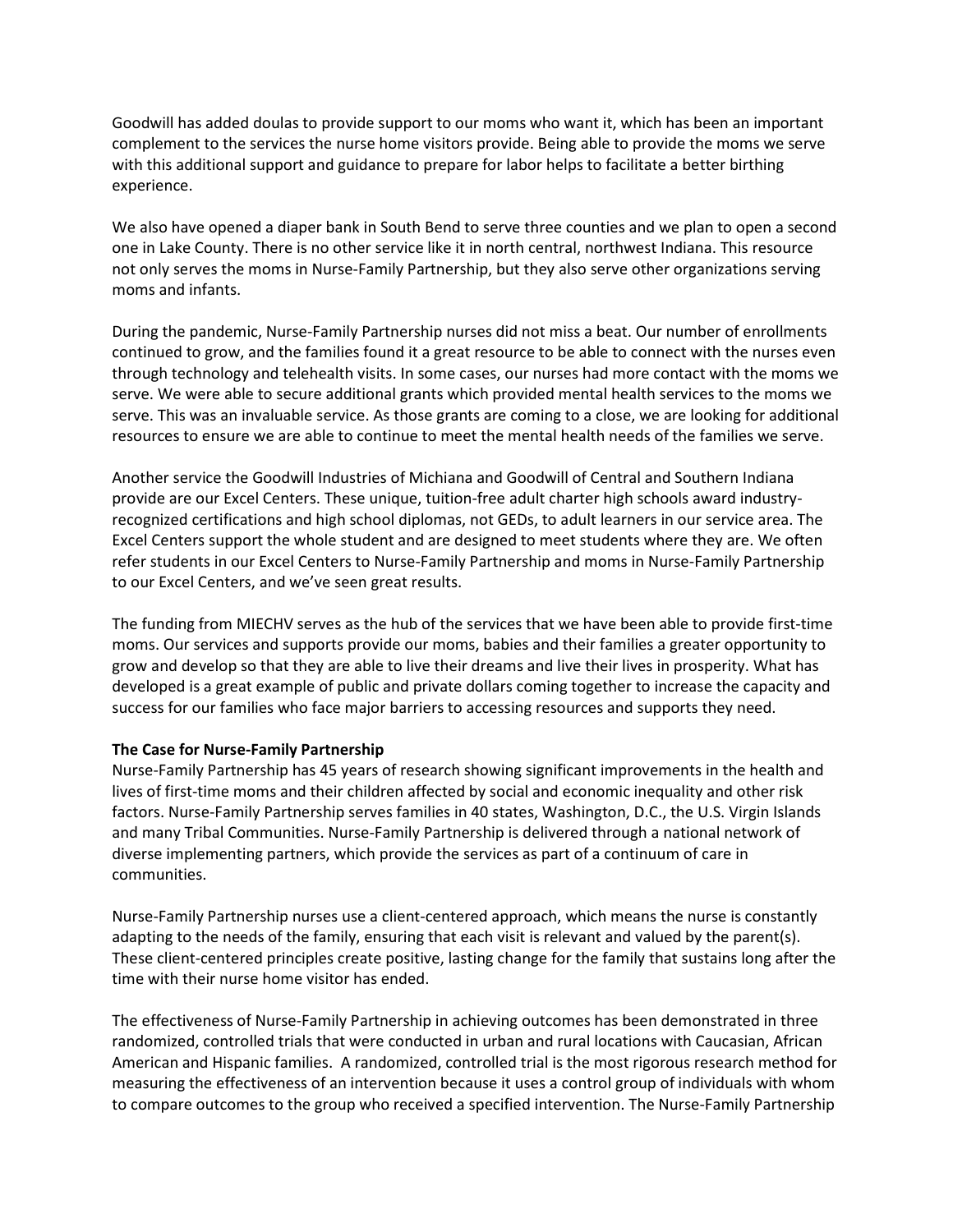model has been tested for 45 years through ongoing research, development, and evaluation activities conducted by Dr. David L. Olds, founder of the Nurse-Family Partnership model and Director of the Prevention Research Center for Family and Child Health (PRC) at the University of Colorado in Denver. Results of these studies have shown outcomes including:

## Improved pregnancy outcomes

- Reductions in high-risk pregnancies as a result of greater intervals between first and subsequent births,
- 31% fewer closely spaced (<6 months) subsequent pregnancies,
- 23% reduction in subsequent pregnancies by child age two, and
- 32% reduction in subsequent pregnancies for the mother at child age 15 (among low-income, unmarried group)
- 75% reduction in preterm delivery among women who smoked
- 35% fewer hypertensive disorders during pregnancy

### Improved child health and development

- 39% fewer injuries among children (among low-resource group)
- 56% reduction in emergency room visits for accidents and poisonings
- 48% reduction in child abuse and neglect
- 50% reduction in language delays of child age 21 months
- 67% reduction in behavioral and intellectual problems at child age 6
- 26% improvement in math and reading achievement test scores for grades 1-3
- 59% reduction in arrests at child age 15
- 90% reduction in adjudication as PINS (person in need of supervision) for incorrigible behavior

### Increased family self-sufficiency

- 61% fewer arrests of mothers at child age 15
- 72% fewer convictions of mothers at child age 15
- 20% reduction in welfare use
- 46% increase in father presence in household
- 83% increase in labor force participation of mothers at child age 4

As the Nurse-Family Partnership model has moved from science to practice, great emphasis has been placed on building the necessary infrastructure to ensure quality and fidelity to the research model during the replication process nationwide

### Return on Investment

Nurse-Family Partnership not only offers significant benefits to the families it serves, but it also provides significant cost savings to society and government funders. Based on a review and analysis of more than 40 Nurse-Family Partnership evaluation studies, including randomized controlled trials, quasiexperimental studies and large-scale replication data, Dr. Ted Miller of the Pacific Institute for Research and Evaluation found significant government savings from the Nurse-Family Partnership model. The study projects that Nurse-Family Partnership will reduce Medicaid spending per child by 8.5% from birth to age 18, leading to \$2.2 billion in total savings for the 177,517 children served by operational programs from 1996-2013. The study also projects that NFP will reduce estimated spending on Temporary Assistance by Needy Families (TANF) by \$250 million and on SNAP benefits by \$540 million (present value in 2010 dollars), resulting in \$3.0 billion in total governmental savings.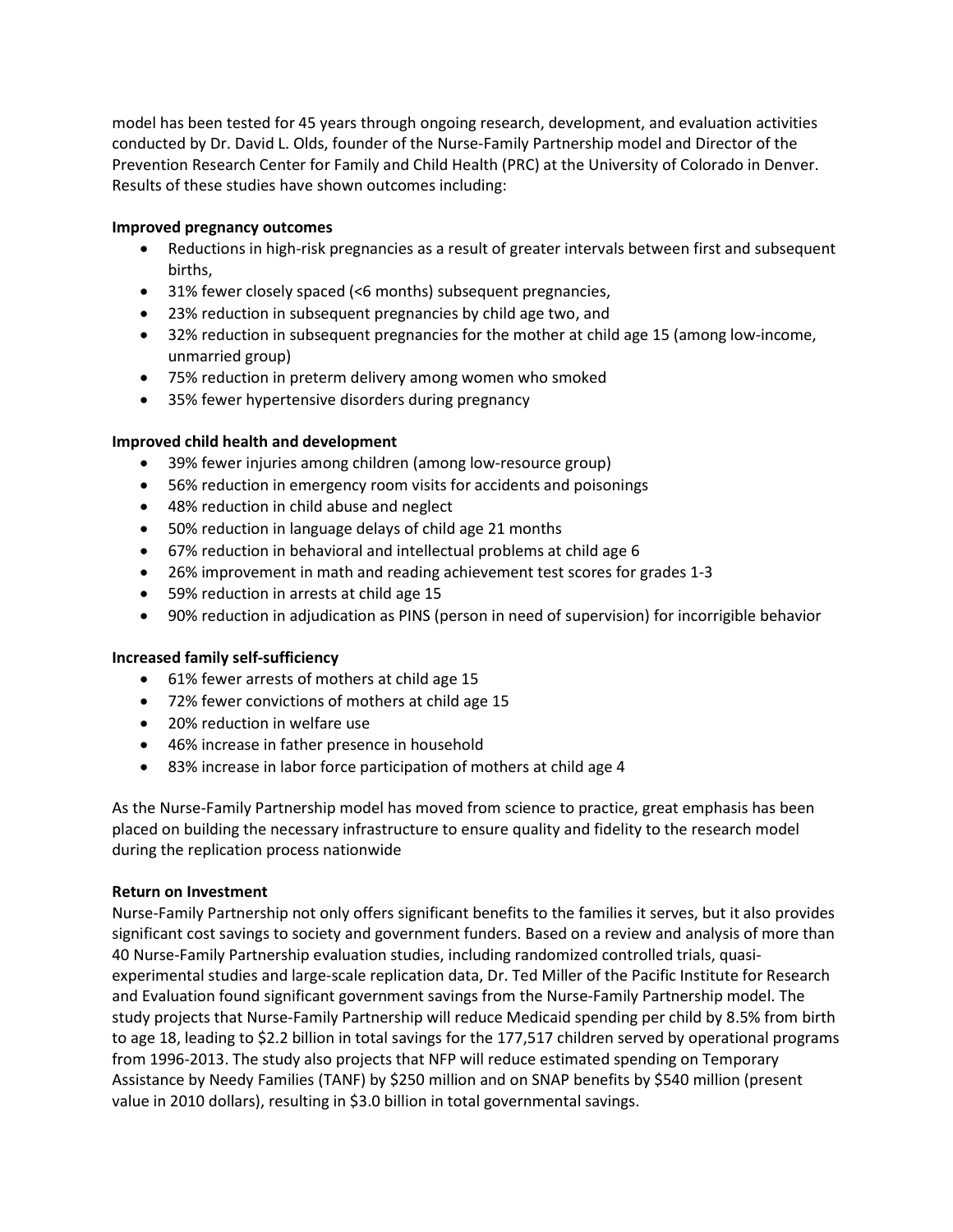### Maternal, Infant, and Early Childhood Home Visiting (MIECHV) Funds

The Maternal, Infant, and Early Childhood Home Visiting (MIECHV) Program supports pregnant people and parents with young children who live in communities that face greater risks and barriers to achieving positive maternal and child health outcomes. Families choose to participate in home visiting programs, and partner with health, social service, and child development professionals to set and achieve goals that improve their health and well-being.

The program aims to:

- **Improve:** maternal and child health
- Prevent: child abuse and neglect
- Reduce: crime and domestic violence
- Increase: family education level and earning potential
- Promote: children's development and readiness to participate in school
- Connect: families to needed community resources and supports

### Nurse-Family Partnership in Indiana

In Indiana, Governor Eric Holcomb made a promise to address infant mortality. This promise was to be the best in the Midwest by 2024. The utilization of the Nurse-Family Partnership provides a great ally to the State of Indiana to improve infant outcomes, especially when you pair it with organizations such as Goodwill.

The services of Nurse-Family Partnership have been well received. We operate at near-capacity and have exceeded our capacity upon occasion. Indiana State Senator Linda Rogers visited our office and was so impressed with the services that she inquired about the feasibility of adding Nurse-Family Partnership to more of our rural communities.

We are currently working with a young mom, Daisy, who is receiving Nurse Family Partnership services. Her Nurse-Family Partnership nurse encouraged her to enroll at the Excel Center to obtain her high school diploma and reach her education goal. Daisy was the first in her family to graduate from high school, and her son, Xavier, is a happy and healthy ten-month-old. One of the critical supports Daisy received while attending the Excel Center was child care. While she was in class, Xavier was in Kids Excel where he received high-quality early care and education. Upon graduation from high school, Daisy applied for and began a position at the Kids Excel Center and is working towards her HighScope certification. We are so proud of Daisy and the work and dedication she put in to attaining her diploma, full-time employment, and being a great mom to her son.

#### Conclusion

While a privilege, serving moms-to-be and their infants is an opportunity and a challenge. While many of the challenges are similar for urban and rural areas facing economic inequities, the solutions can be significantly different. Autonomous local Goodwill organizations have found success when we identify community assets, evaluate community needs and customize solutions accordingly. Skilled team members with partner coalitions including local, state and community-based organizations and agencies use these community asset mapping and needs assessments to focus on essential actions that can foster economic mobility. And, in order to successfully do that, we need more people, funding and flexibility to innovate in order to build upon the evidence-based success of the Nurse-Family Partnership program and provide holistic supports to participants, meeting them where they are in their journey.